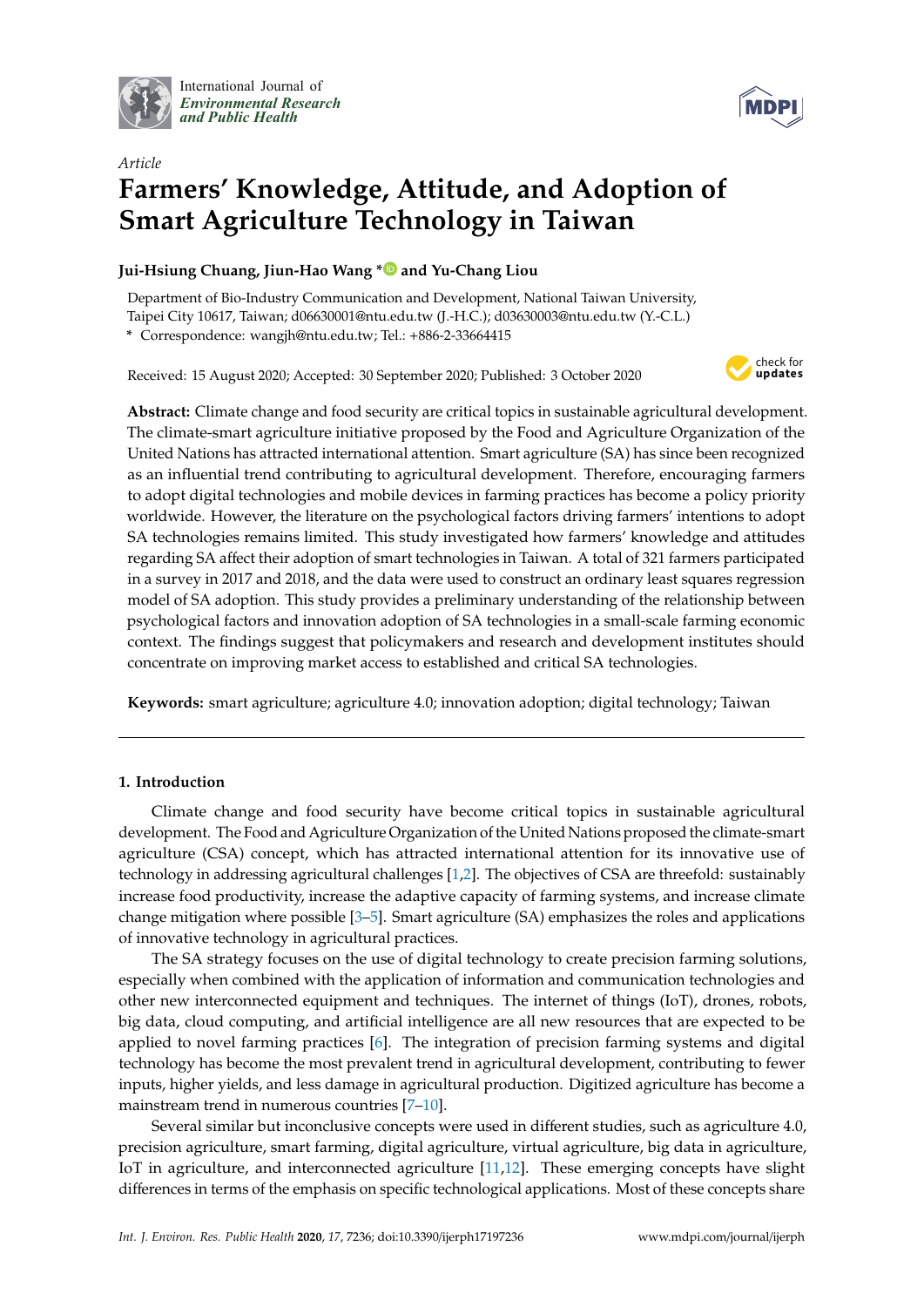common traits and values in incorporating new and intelligent technologies into farming practices and introducing resource use efficiency approaches that minimize production costs, reduce farming risks, and increase productivity [\[13\]](#page-7-3). The inventory of the European smart agricultural knowledge and innovation systems (Smart-AKIS) program indicates that SA is mainly related to three interconnectable new technology categories: farm management information systems, precision farming, and agricultural automation. For instance, smartphone application software has been extensively used for remote monitoring and controlling of farming equipment. A similar phenomenon is observed in plant factories, which have employed IoT, big data, sensing and monitoring techniques, and automatic environmental control systems [\[7\]](#page-6-5). Therefore, agribusiness and small-scale farmers can benefit from the application of new technologies.

Taiwan's agricultural sector is characterized by small-scale holdings and has been identified as a global disaster hotspot (e.g., typhoons and floods) [\[14\]](#page-7-4). The Agriculture 4.0 Project was launched by the Council of Agriculture (COA) of Taiwan in 2017 in compliance with Industry 4.0 development and climate change risks. In the pilot project, an attempt was made to introduce advanced technologies, such as intelligent devices, sensing techniques, robots, IoT, and big data analysis to improve agricultural productivity. The government of Taiwan has invested approximately TWD 4.5 billion in upgrading agricultural technologies. The project was renamed the Smart Agriculture Project in 2018. The SA Project aimed to overcome the restrictions of natural resources and shortages in human labor resources by facilitating the intelligent production and digital marketing of agricultural businesses [\[15\]](#page-7-5). The principal strategies of the SA Project were threefold. First, the COA selected ten pilot agribusinesses as the prioritized targets for the first stage of SA promotion. The agribusinesses targeted were those for moth orchids, seedlings, mushrooms, rice, agricultural facilities, aquaculture, poultry, traceable agricultural products, dairy, and offshore fisheries. Second, the agricultural research and development (R&D) institute employed cross-domain technological innovations to create digital agri-services, value chains, and communication models between producers and consumers, such as IoT-based environmental control modules, labor-saving carrying equipment, and marketing management information platforms. Third, the next generation of farmers should satisfy requirements for the use of smart agricultural development because trained farmers are the foundation of SA development [\[16,](#page-7-6)[17\]](#page-7-7).

Human resource development is a key factor in developing SA; thus, encouraging farmers and agribusinesses to adopt innovative digital technologies and intelligent mobile devices in their farming practices is becoming a policy priority in Taiwan. Therefore, the COA and National Taiwan University collaborated to create and design a series of SA training programs to develop human resources in smart agriculture. The educational objectives of the SA training program were to confer trainees with a positive attitude and practical competences, and to enhance their SA-related knowledge. Four types of training courses were offered, comprising of indoor lectures providing general SA education, on-site visits and training, international visits and exchanges, and individual tailor-made technical assistance provided by SA service teams for each pilot SA industry [\[17\]](#page-7-7). However, the literature on the psychological factors and individual characteristics that drive farmers' intentions to adopt SA technologies remains limited. Therefore, this study investigated the associations among SA-related knowledge, attitudes, and adoption behaviors. Moreover, we assessed the effect of farmers' knowledge and attitudes regarding smart agriculture on their adoption of SA technologies.

The following research problems regarding SA knowledge, attitude, and adoption were addressed. What types of SA technology are crucial for farming practices and are better understood by farmers? What are the driving factors in SA adoption behaviors? To what extent do sociodemographic variables, knowledge, and attitude affect the adoption of SA technologies?

Studies have focused on the effects of psychological factors on individual behaviors, such as social learning theory, the theory of reasoned action, and the theory of planned behavior [\[18,](#page-7-8)[19\]](#page-7-9). Few studies on agriculture have identified associations between farming practices, attitudes, and other psychological determinants [\[13,](#page-7-3)[20\]](#page-7-10). Furthermore, the theory of planned behavior, an extension of the theory of reasoned action, has been extensively applied and tested in various fields [\[21\]](#page-7-11). The theory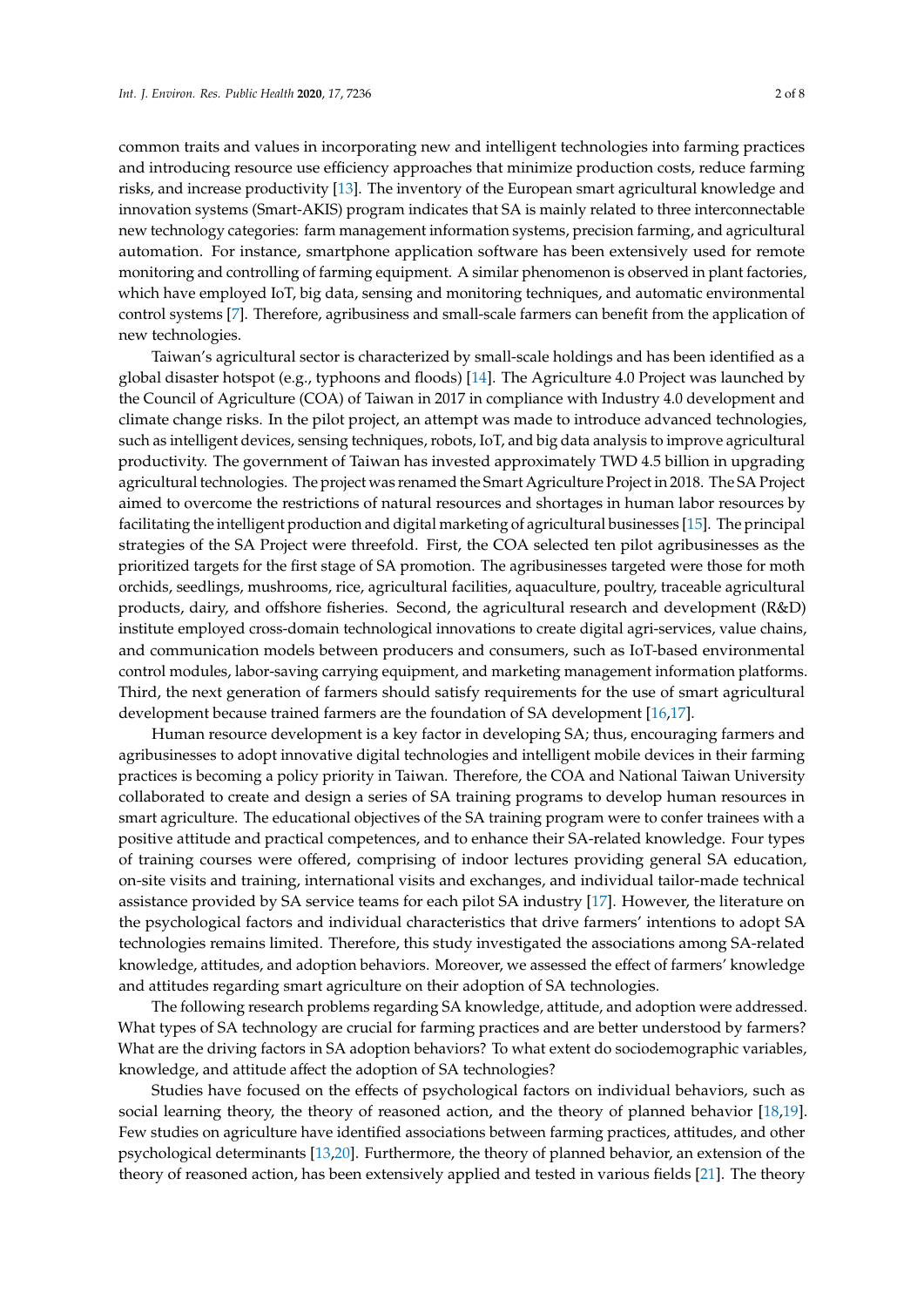of planned behavior identifies hierarchical relations between various beliefs and attitudes affecting behavior. The educational goals of agricultural training programs are multifaceted; such programs are expected to improve the target group's knowledge level and change their attitudes and adoption behaviors [\[13](#page-7-3)[,22\]](#page-7-12). This study employed a comprehensive knowledge–attitude–practice (KAP) model based on the previous literature, to further investigate the relationships in the KAP model of participants in the SA training course. Based on the KAP model, we hypothesized that SA knowledge and perceived importance were positively correlated and that both the SA knowledge and importance perception had a positive effect on the adoption of smart agriculture technologies.

## **2. Data and Measures**

### *2.1. Data and Samples*

The data used in this study were drawn from a survey of trainees of the SA training program conducted in the summers of 2017 and 2018. The training program was sponsored by the COA in Taiwan. All participants were asked to complete the survey through face-to-face interviews as a reference for training course planning. The sample characteristics are presented in Table [1.](#page-2-0) Among the 321 respondents, 79.1% were men, the average age was 42.61 years old, and 15.3% and 58.6% graduated from senior high school or below and college, respectively. Furthermore, 12.8%, 22.7%, and 64.5% of respondents were principal operators, hired staff of agribusinesses, and self-employed farmers, respectively. The average farm size was 3.9 hectares, the annual turnover was <TWD 0.2 million, TWD 0.2–1 million, TWD 1–5 million, and >TWD 5 million in 25.9%, 28.3%, 26.8%, and 19.0% of cases, respectively.

<span id="page-2-0"></span>

|                       | Variables                         | <b>Frequency (Mean)</b> | $\%$  | SD <sup>a</sup> |
|-----------------------|-----------------------------------|-------------------------|-------|-----------------|
|                       | Male                              | 254                     | 79.1  |                 |
| Gender                | Female                            | 67                      | 20.9  |                 |
| Age (years) $b$       |                                   | 42.61                   | 11.22 |                 |
|                       | Senior high or below              | 49                      | 15.3  |                 |
| Edu level             | College/University                | 188                     | 58.6  |                 |
|                       | Graduated or above                | 84                      | 26.2  |                 |
|                       | Owner or operator of Agribusiness | 41                      | 12.8  |                 |
| Farmer type           | Hired staffs in Agribusiness      | 73                      | 22.7  |                 |
|                       | Self-employed                     | 207                     | 64.5  |                 |
| Farm size (hectare) b |                                   | 3.92                    |       | 13.57           |
| Annual turnover (TWD) | 0.2 million or below              | 83                      | 25.9  |                 |
|                       | $0.2-1$ million                   | 91                      | 28.3  |                 |
|                       | $1-5$ million                     | 86                      | 26.8  |                 |
|                       | 5 million or above                | 61                      | 19.0  |                 |

**Table 1.** Descriptive statistics of sample characteristics (*n* = 321).

Note: <sup>a</sup> SD, standard deviation. <sup>b</sup> Age and farm size are presented as means and SDs.

The main purpose of this study was to explore the knowledge, attitudes, and practices of SA trainees. The questionnaire design was developed based on previous research, as discussed in the literature review section. The dependent variable was SA adoption, which refers to the self-reported adoption level of SA technology in farming practices. To ensure the dependent variable measurements were valid and reliable, photographs of common SA technologies were presented in the interview. Respondents were thus provided with a framework from which to rate the adoption level of the SA technology from 0 (the lowest adoption) to 100 (the highest adoption).

The principal independent variables in this study were the levels of knowledge and the perceived importance of each type of SA technology. The Smart-AKIS inventory of SA technologies [\[7\]](#page-6-5) indicates that abundant farming facilities and equipment for smart technology have been developed in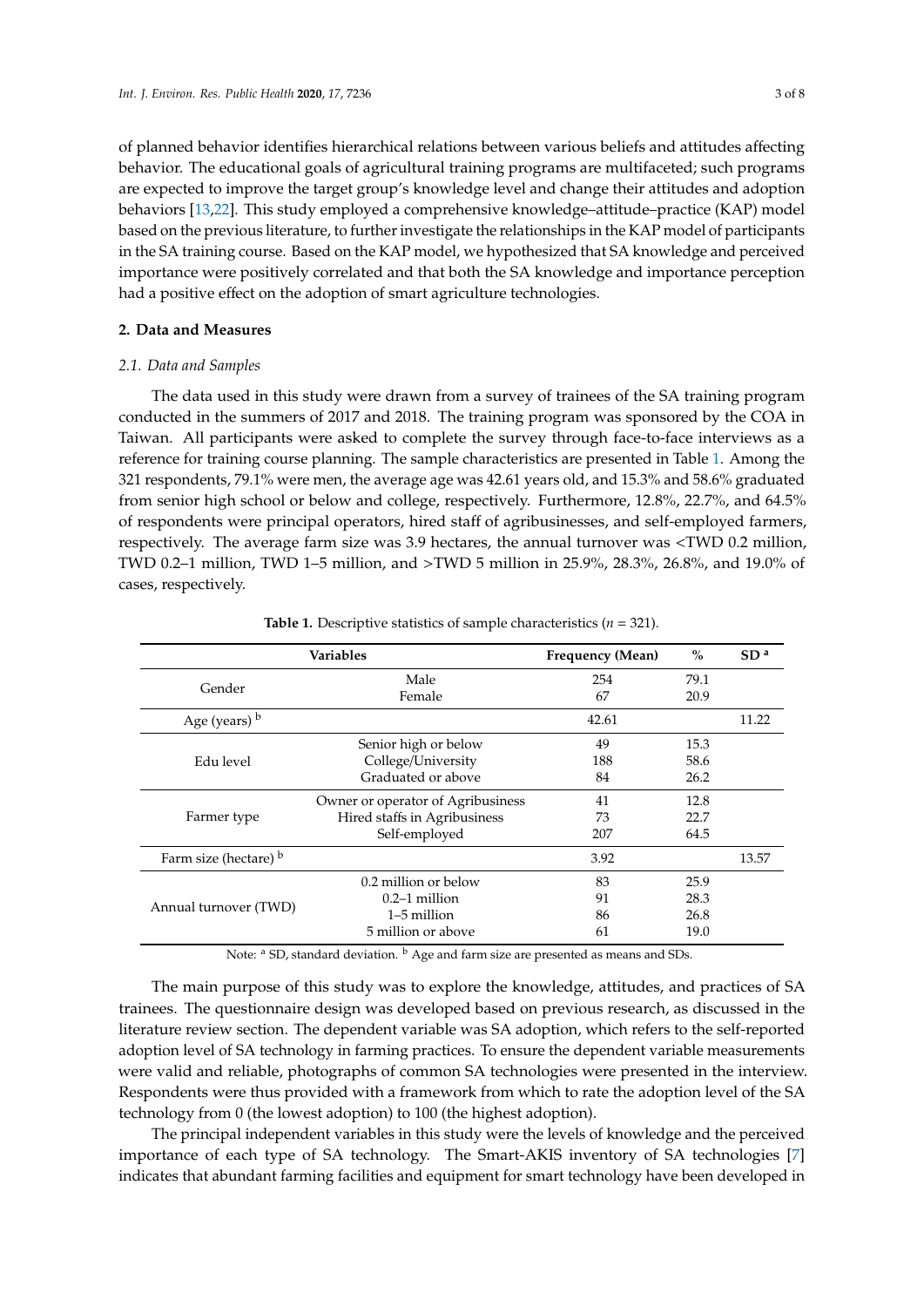Taiwan, including IoT devices, wireless sensors, monitoring equipment with automated climate data acquisition (climate sensing and monitoring), biological image detection and recognition equipment (image recognition), cloud and big data analysis services (big data), mobile phone apps for farm management, robotic farming machines, spraying and aerial photography drones, and automatic environmental control systems.

Respondent knowledge of eight types of SA technologies was assessed. Reference answers were as follows: "Never heard of it  $(=1)$ ", "Heard of it but do not know much about it  $(=2)$ ", "Have a general understanding of it (=3)", "Understand it well and can explain it to others (=4)". The same scale was used to measure respondents' perceptions of the importance of adopting SA technology. The level of perceived SA importance was measured by asking "To what extent do you think that SA technology is important for improving the management of your farm?"

All responses were scored on a 4-point Likert scale, with a larger score indicating a higher degree of knowledge and perceived importance  $(1 = not important at all to 4 = very important)$  of SA technology. The sociodemographic variables measured were gender, age (in years), education level, and farmer type. Moreover, the farm features recorded were farm size (in hectares) and average annual turnover.

### *2.2. Statistical Analysis*

The primary purpose of this study was to investigate the effect of psychological factors on the adoption behavior of SA technology, after individual sociodemographic and farm characteristics were controlled for. The empirical analysis was performed in two steps. First, this study explored the associations between farmers' knowledge, perceived importance, sociodemographic characteristics, and adoption of SA technology behavior. The second stage of the analysis focused on investigating the effects of exogenous determinants on farmers' adoption of SA technology behaviors. The following equation is the SA adoption function, which was used to calculate the relationship between the adoption level and SA knowledge, SA perceived importance, and sociodemographic and farm characteristics. The corresponding ordinary least squares (OLS) regression equation is specified as follows:

SA\_Adoption<sub>i</sub> = 
$$
\alpha_0 + \beta' Knovl_i + \gamma' Imp_i + \lambda' Z_i + \nu' R_i + \varepsilon_i
$$
 (1)

where *SA\_Adoption<sup>i</sup>* is individual *i*'s self-reported score for SA adoption behavior; *Knowl<sup>i</sup>* is the SA knowledge score of individual *i; Imp<sub>i</sub>* is the SA perceived importance score for individual *i; Z<sub>i</sub>* is a set of sociodemographic characteristics; and *R<sup>i</sup>* represents a set of farming features. The random error term  $\varepsilon_1$  is assumed to be normally distributed, and  $\alpha_0$ ,  $\beta'$ ,  $\gamma'$ ,  $\lambda'$ ,  $\nu'$  are the coefficients to be estimated. The  $\beta'$  and  $\gamma'$  coefficients are of particular interest because they represent the effect of SA knowledge and perceived importance on SA adoption. All analyses were performed using the SPSS software version 22.0 (SPSS Inc., Chicago, IL, USA).

### **3. Results and Discussion**

#### *3.1. Association between SA Knowledge, Importance and Adoption*

The descriptive statistics of the knowledge, importance, and adoption level of SA technologies are illustrated in Table [2.](#page-4-0) The average self-reported score of SA adoption was 40.22, which corresponds to farming mechanization using a combustion engine or electricity. The mean total SA importance score was 25.87. Among all individual SA items, the SA technologies rated most important were, in order, automatic environmental control systems (3.24), farm management apps (3.35), and cloud and big data analysis services (3.33). These results indicate that automatic environmental control systems and farm management apps were the most familiar technologies to respondents and were perceived as being the most important smart technologies. The mean total knowledge score was 22.45. The three most well-known new SA technologies were, in order, automatic environmental control systems (3.04), spraying and aerial photography drones (2.93), and farm management apps (2.90).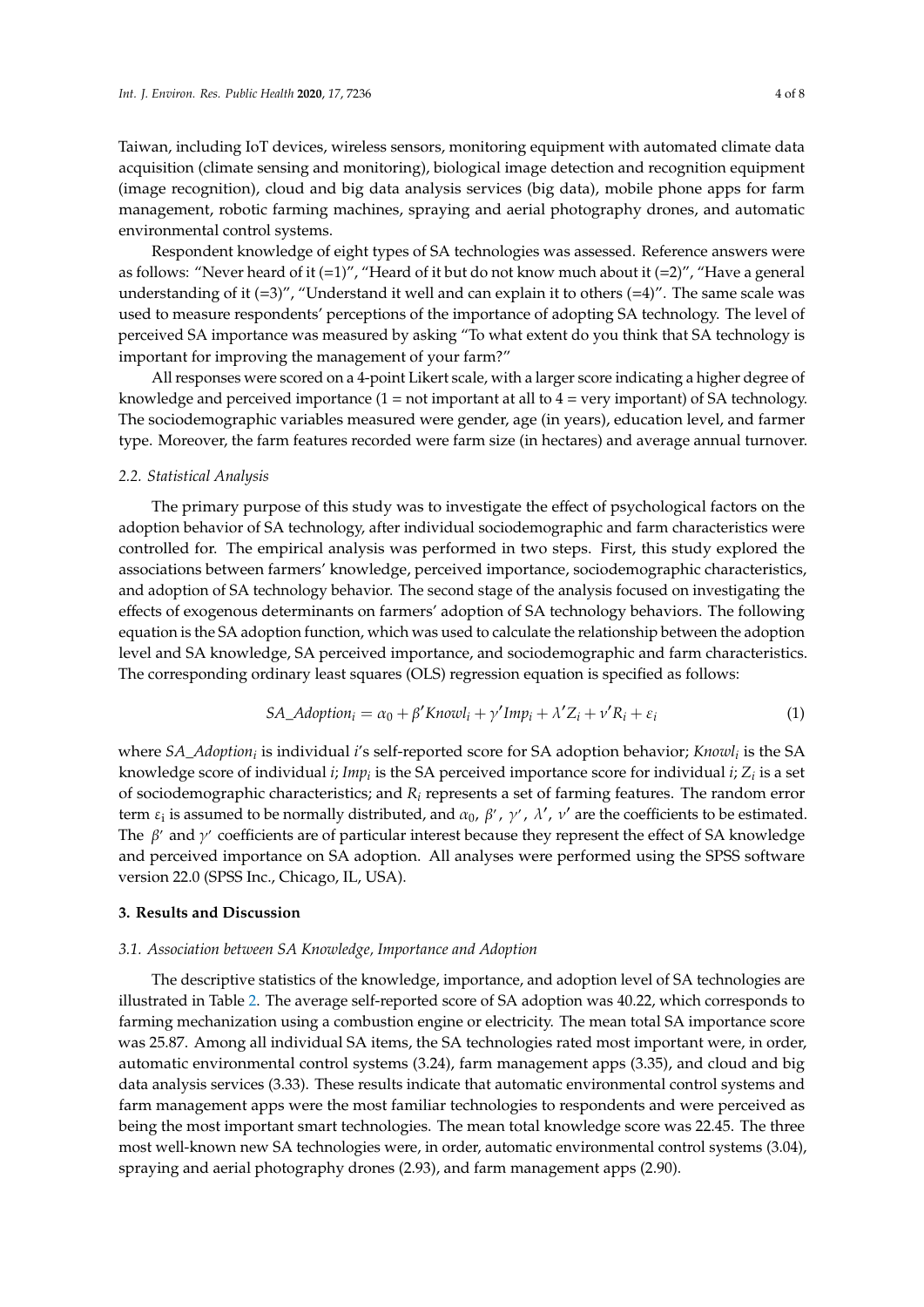|                          |       | <b>SA Importance</b> | <b>SA Knowledge</b> |      |                 |      |
|--------------------------|-------|----------------------|---------------------|------|-----------------|------|
| <b>SA Technology</b>     | Mean  | SD <sup>a</sup>      | Rank                | Mean | SD <sup>a</sup> | Rank |
| Total adoption score     | 40.22 | 20.82                |                     |      |                 |      |
| Automatic control system | 3.24  | 0.74                 |                     | 3.04 | 0.81            |      |
| Apps                     | 3.35  | 0.57                 | $\mathfrak{D}$      | 2.90 | 0.96            | 3    |
| Big data                 | 3.33  | 0.59                 | 3                   | 2.68 | 0.94            | 7    |
| <b>IoT</b>               | 3.27  | 0.52                 | 4                   | 2.75 | 0.81            | 5    |
| Image recognition        | 3.23  | 0.58                 | 5                   | 2.59 | 0.97            | 8    |
| Sensing and monitoring   | 3.22  | 0.57                 | 6                   | 2.71 | 0.93            | 6    |
| Robotic                  | 3.12  | 0.63                 | 7                   | 2.85 | 0.83            | 4    |
| Drones                   | 3.10  | 0.65                 | 8                   | 2.93 | 0.84            | 2    |
|                          |       |                      |                     |      |                 |      |

<span id="page-4-0"></span>**Table 2.** Descriptive statistics of smart agriculture (SA) knowledge, importance and adoption (*n* = 321).

Note: <sup>a</sup> SD, standard deviation.

The correlations between different indicators of SA knowledge, attitudes, and practices were investigated. Significant and positive associations were observed between all the KAP indicators. Tables [3](#page-4-1) and [4](#page-4-2) present the means, standard deviations (SDs), and correlation coefficients between individual SA technologies. The results of the correlation between SA knowledge and adoption behavior are presented in Table [3.](#page-4-1) The individual coefficients range from 0.582 to 0.738. All the SA knowledge indicators were significantly and positively correlated with each ther, as expected. The knowledge level of individual SA technologies was also significantly correlated with SA adoption. The three highest correlation coefficients were, in order, farm management apps (*r* = 0.306), cloud and big data analysis services ( $r = 0.296$ ), and biological image detection and recognition techniques  $(r = 0.286)$ . The results of the correlation matrix support the hypothesis of a positive relationship between SA knowledge and SA adoption behavior, which is consistent with the findings of studies on innovation adoption [\[2\]](#page-6-1).

**Table 3.** Correlation matrix of the SA knowledge and adoption (*n* = 321).

<span id="page-4-1"></span>

| <b>SA Knowledge</b>               |           | 2         | 3         | 4                             | 5         | 6                    | 7          | 8         | 9 |
|-----------------------------------|-----------|-----------|-----------|-------------------------------|-----------|----------------------|------------|-----------|---|
| 1.1 <sub>o</sub> T                |           |           |           |                               |           |                      |            |           |   |
| 2. Climate sensing and monitoring | $0.644**$ |           |           |                               |           |                      |            |           |   |
| 3. Image recognition              | $0.590**$ | $0.722**$ |           |                               |           |                      |            |           |   |
| 4. Big data                       | $0.666**$ | $0.712**$ | $0.762**$ |                               |           |                      |            |           |   |
| 5. Apps                           | $0.638**$ | $0.657**$ | $0.691**$ | $0.717**$                     |           |                      |            |           |   |
| 6. Robotic                        | $0.583**$ | $0.610**$ | $0.582**$ | $0.632**$                     | $0.610**$ |                      |            |           |   |
| 7. Drones                         | $0.600**$ | $0.568**$ | $0.632**$ | $0.649**$                     | $0.667**$ | $0.662**$            |            |           |   |
| 8. Automatic system               | $0.597**$ | $0.602**$ | $0.638**$ | $0.695**$                     | $0.645**$ | $0.645**$            | $0.738**$  |           |   |
| 9. SA adoption score              | $0.251**$ | $0.219**$ | $0.286**$ | $0.296**$                     | $0.306**$ | $0.249**$            | $0.224$ ** | $0.270**$ |   |
|                                   |           |           |           | the control of the control of |           | $\sim$ $\sim$ $\sim$ |            |           |   |

Note: \*\* denotes significant differences at a *p* value < 0.01.

**Table 4.** Correlation matrix of the SA importance and adoption ( $n = 321$ ).

<span id="page-4-2"></span>

| <b>SA Importance</b>              |           | 2          | 3         | 4          | 5          | 6         | 7         | 8         | q |
|-----------------------------------|-----------|------------|-----------|------------|------------|-----------|-----------|-----------|---|
| 1.1 <sub>o</sub> T                |           |            |           |            |            |           |           |           |   |
| 2. Climate sensing and monitoring | $0.458**$ |            |           |            |            |           |           |           |   |
| 3. Image recognition              | $0.320**$ | $0.571**$  |           |            |            |           |           |           |   |
| 4. Big data                       | $0.537**$ | $0.509**$  | $0.505**$ |            |            |           |           |           |   |
| 5. Apps                           | $0.442**$ | $0.589**$  | $0.556**$ | $0.667**$  |            |           |           |           |   |
| 6. Robotic                        | $0.367**$ | $0.385**$  | $0.422**$ | $0.436**$  | $0.470**$  |           |           |           |   |
| 7. Drones                         | $0.319**$ | $0.344$ ** | $0.488**$ | $0.418**$  | $0.402**$  | $0.530**$ |           |           |   |
| 8. Automatic system               | $0.481**$ | $0.383**$  | $0.375**$ | $0.524$ ** | $0.426$ ** | $0.355**$ | $0.407**$ |           |   |
| 9. SA adoption score              | $0.129*$  | $0.166**$  | 0.016     | $0.132*$   | $0.184**$  | $0.148**$ | 0.106     | $0.266**$ |   |

Note: \*\* denotes significant differences at a *p* value of <0.01; \* denotes significant differences at a *p* value of <0.05.

Similar results were revealed in the correlation matrix of SA importance and adoption behavior. Table [4](#page-4-2) presents the correlation coefficients among the SA importance variables, which ranged from 0.319 to 0.667. All the SA importance indicators were positively and significantly correlated with each other. Most SA importance variables were significantly correlated with SA adoption. However, the correlation coefficients of the SA importance variables and SA adoption were lower than the coefficients of SA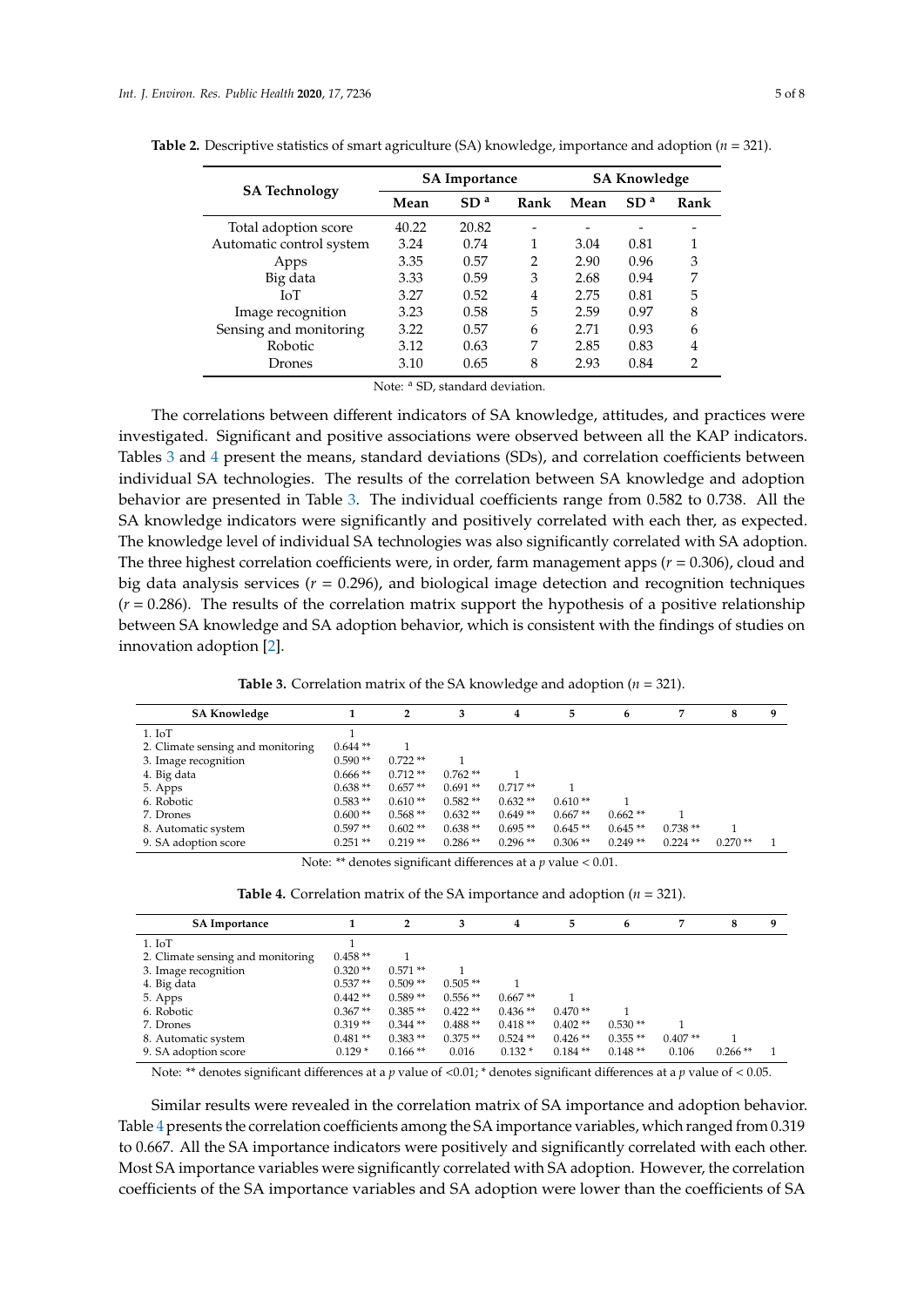knowledge and SA adoption. The highest coefficient was 0.266 (automatic environmental control system). Furthermore, our results did not reveal a significant relationship between SA adoption and the perceived importance of image recognition techniques and drone technology. Because some correlations were nonsignificant, the SA importance hypotheses of SA adoption were only partially supported.

## *3.2. E*ff*ects of SA Knowledge and Importance on SA Adoption*

Estimated results for the OLS multiple regression model of SA adoption are reported in Table [5.](#page-5-0) The adjusted R-square statistic indicated that 25.3% of the variation in SA adoption is explained by this regression model. Moreover, the F-value (10.02) of overall significance was below the significance level of 0.001. These results indicate that knowledge of SA, perceived importance of SA technologies, sociodemographic characteristics, and farm characteristics have a significant influence on SA adoption.

<span id="page-5-0"></span>**Table 5.** Estimation results of the ordinary least squares (OLS) regression (Dependent variable: SA adoption,  $n = 321$ ).

| Variable                          | Coefficient | s.e.  | t-Value |
|-----------------------------------|-------------|-------|---------|
| Total_Knowledge                   | $0.93**$    | 1.50  | 4.97    |
| Total_Importance                  | $0.81*$     | 2.54  | 2.56    |
| Socio-demographic characteristics |             |       |         |
| Male                              | $3.66*$     | 2.52  | 1.45    |
| Age                               | 0.23        | 0.10  | 2.42    |
| University                        | 2.65        | 2.95  | 0.90    |
| Graduated or above                | $-0.26$     | 3.35  | $-0.08$ |
| Farming features                  |             |       |         |
| Operator                          | $6.75*$     | 3.24  | 2.08    |
| Hired staffs                      | $8.52**$    | 2.56  | 3.33    |
| Farm size (ha)                    | $0.15*$     | 0.08  | 1.99    |
| Turnover 0.2–1 million            | $8.83**$    | 2.77  | 3.19    |
| Turnover 1–5 million              | $15.75**$   | 2.87  | 5.48    |
| Turnover_5 million and above      | $17.32**$   | 3.15  | 5.491   |
| Intercept                         | $-24.43$    | 10.31 |         |

Note: s.e. stands for standard error. The reference group for educational level is "Senior high or below"; farmer type is "Self-employed farmer"; annual turnover is <TWD 0.2 million. \*\*  $p < 0.01$ ; \*  $p < 0.05$ .

As illustrated in Table [5,](#page-5-0) SA knowledge and perceived importance were determined to be positively related to SA adoption. For example, a 1% increase in SA knowledge level was determined to increase the SA adoption score by 0.932% among respondents. Similarly, a 1% increase in SA importance level was determined to increase the SA adoption level by 0.811%. Our findings indicated that participants in the SA training program with higher levels of SA knowledge and perceived importance would adopt more innovative technologies in their farming practices. These findings are consistent with previous studies [\[23\]](#page-7-13) that reported that knowledge and perceptions of SA technologies are critical determinants of innovation adoption behavior.

The relationships between other determinants and SA adoption behavior were also briefly discussed. The farm characteristics significantly affected the adoption level of SA technologies. For example, farmers working in the agribusiness sector exhibited higher adoption levels of SA technologies than self-employed farmers, as was expected [\[24\]](#page-7-14). Furthermore, the size and annual turnover of the farm were positively associated with SA adoption. These findings indicate that larger farm size or volume of business may enhance farmers' investments in SA technologies. This finding accords with those of previous studies [\[13](#page-7-3)[,25](#page-7-15)[,26\]](#page-7-16) that reported a positive relationship between farm size or revenue and innovation adoption. Most sociodemographic characteristics were not significantly associated with SA adoption, except age, which was positively correlated with SA adoption.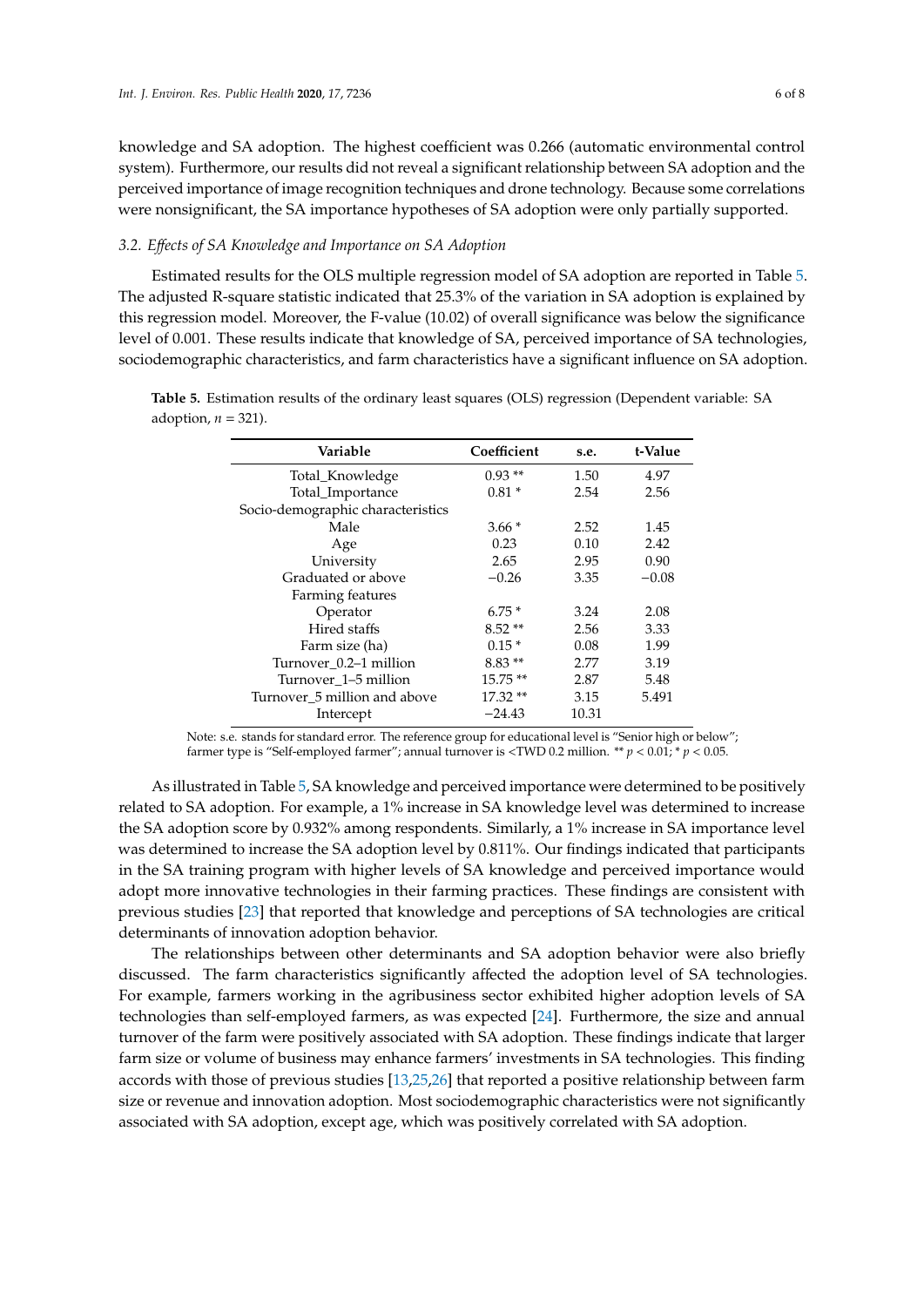## **4. Conclusions**

This study investigated SA-related knowledge, attitude, and adoption among farmers in Taiwan. The sociodemographic characteristics of the respondents were collected, and the effects on the adoption of SA technologies were determined. Survey data from 321 farmers who participated in the SA training program were collected. The results revealed significant and positive correlations between SA knowledge, perceived importance, and adoption behavior. Of the eight SA technologies, the automatic environmental control systems were the most well-understood and were perceived as being the most important, whereas biological image detection and recognition techniques were ranked as the least understood. SA knowledge and perceived importance significantly affected the adoption of SA technologies. Therefore, lower adoption levels of SA technologies may be attributed to inadequate information, missing knowledge, lack of awareness of the technologies, and lack of perceived practical value. We thus recommend the intensification of R&D and SA technologies, such as IoT and big data analysis, to satisfy farmer requirements under current farming conditions and management.

These findings provide policymakers and agricultural educators with important insights that can be used to more accurately target interventions that promote or facilitate the adoption of SA technologies. Furthermore, these findings suggest that agricultural R&D institutes should concentrate on improving market access for established and valuable SA technologies. Additionally, providing systematic training courses related to the applications of IoT and big data in agriculture may enable farmers to engage more effectively in SA practices. However, the research limitations should be considered when these findings are being interpreted. First, KAP strengthens the theoretical foundation of this study, however, it also limits its depth. Agriculture policy, organizational support, computer efficacy, perceived effectiveness, perceived usefulness, and trust toward SA ventures should be considered in future models. Second, in methodologies used to analyze the collected data, the mediating role of attitude on the relationship between knowledge and practice could have been investigated. Furthermore, the moderating effects of gender and prior experience could have also been examined.

**Author Contributions:** Conceptualization, J.-H.C. and J.-H.W.; Funding acquisition, J.-H.W.; Investigation, J.-H.W.; Methodology, Y.-C.L.; Software, Y.-C.L.; Writing—original draft, J.-H.C.; Writing—review & editing, J.-H.W. All authors have read and agreed to the published version of the manuscript.

**Funding:** This research was funded by Council of Agriculture, Taiwan: Project No. 106AS-18.2.2-FS-#3, 107AS-14.1.3- FS-#2, 108AS-13.1.3-FS-#2.

**Conflicts of Interest:** The authors declare no conflict of interest.

#### **References**

- <span id="page-6-0"></span>1. Ingram, J.S.I.; Gregory, P.J.; Izac, A.M. The role of agronomic research in climate change and food security policy. *Agric. Ecosyst. Environ.* **2008**, *126*, 4–12. [\[CrossRef\]](http://dx.doi.org/10.1016/j.agee.2008.01.009)
- <span id="page-6-1"></span>2. McBratney, A.; Whelan, B.; Ancev, T.; Bouma, J. Future directions of precision agriculture. *Precis. Agric.* **2005**, *6*, 7–23. [\[CrossRef\]](http://dx.doi.org/10.1007/s11119-005-0681-8)
- <span id="page-6-2"></span>3. Arslan, A.; McCarthy, N.; Lipper, L.; Asfaw, S.; Cattaneo, A.; Kokwe, M. Climate smart agriculture? Assessing the adaptation implications in Zambia. *J. Agric. Econ.* **2015**, *66*, 753–780. [\[CrossRef\]](http://dx.doi.org/10.1111/1477-9552.12107)
- 4. Rosenstock, T.S.; Lamanna, C.; Chesterman, S.; Bell, P.; Arslan, A.; Richards, M.; Corner-Dolloff, C. *The Scientific Basis of Climate-Smart Agriculture: A Systematic Review Protocol*; Working Paper No. 138; Consultative Group on International Agricultural Research (CGIAR): Montpellier, France, 2016.
- <span id="page-6-3"></span>5. Saj, S.; Torquebiau, E.; Hainzelin, E.; Pages, J.; Maraux, F. The way forward: An agroecological perspective for Climate-Smart Agriculture. *Agric. Ecosyst. Environ.* **2017**, *250*, 20–24. [\[CrossRef\]](http://dx.doi.org/10.1016/j.agee.2017.09.003)
- <span id="page-6-4"></span>6. Wolfert, S.; Ge, L.; Verdouw, C.; Bogaardt, M.J. Big data in smart farming–A review. *Agric. Syst.* **2017**, *153*, 69–80. [\[CrossRef\]](http://dx.doi.org/10.1016/j.agsy.2017.01.023)
- <span id="page-6-5"></span>7. Smart Farming Thematic Network (Smart-AKIS). What Is Smart Farming. 2017. Available online: [https:](https://www.smart-akis.com/index.php/network/what-is-smart-farming/) //www.smart-akis.com/index.php/network/[what-is-smart-farming](https://www.smart-akis.com/index.php/network/what-is-smart-farming/)/ (accessed on 15 May 2020).